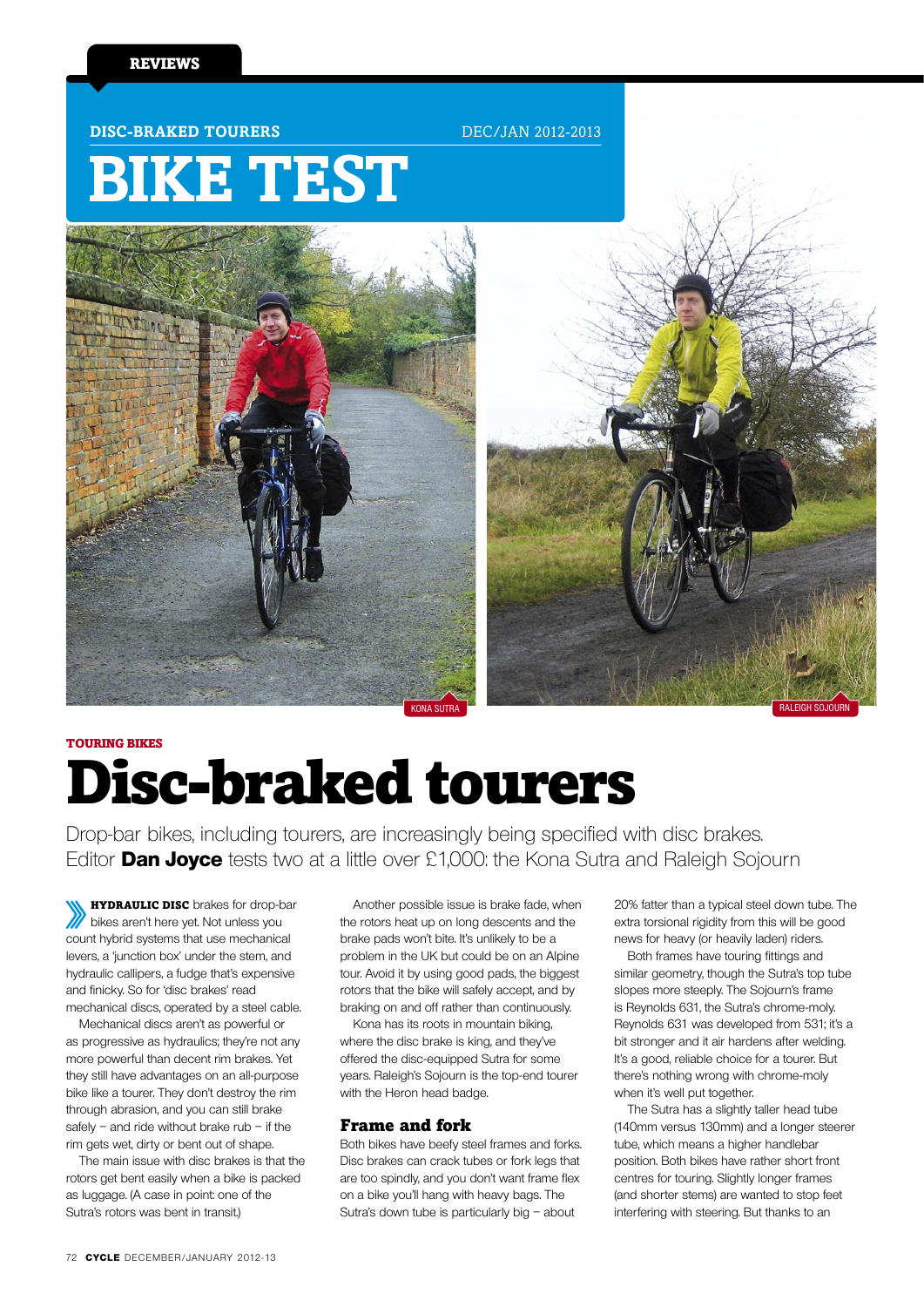





unusually long fork offset, my size 8s just missed the Sojourn's mudguard.

Both bike frames have the rear disc calliper mounted on the chainstay. This is a better option than seatstay mounting, as a mechanical disc calliper protrudes quite a bit and can foul a rear rack or pannier in this position. There is a workaround for a seatstaycalliper – using a big spacer washer so the rack sits further out from the frame – but this makes it more likely that the rack attachment bolt will shear on that side.

The Sutra comes with a front rack as well as a rear one. It's unusual in that it attaches to the otherwise unused cantilever bosses on the Kona Project Two fork. It's not very elegant but it seems sturdy. Calliper clearance is an issue up front; I had to put a thin washer between fork and rack to stop the brake arm squeezing against the rack during braking.

#### Equipment

There is one snag with chainstay mounting a mechanical disc brake: the cable housing has to turn up to reach the calliper, so water and muck can drip down into it, creating friction and degrading brake performance. I'd plan to upgrade to Gore Ride-On cables on either bike.

It takes a while to set up mechanical disc brakes. The pads need to be close to the rotor to offer sufficient power but not so close that they rub. Only one piston – the outer – moves when you squeeze the lever. You can adjust the position of the fixed piston by Allen key (the Sutra's Hayes CX5) or hand (the Sojourn's Avid BB5). But you can't adjust the position of the moving piston except by cable tension – unless you upgrade to Avid's BB7 brakes.

Once they were adjusted, the brakes on both bikes were fine. I had the opportunity to test the Sutra's to the limit of its tyres' traction, because a car pulled out in front of me when I was riding downhill. The Sojourn's brakes offered the same outright stopping power and had a smoother, more progressive feel through the lever.

The Sutra's combination of Deore, Deore LX and bar-end shifters is a better gearing solution for a touring bike than the Sojourn's mix of Sora, Alivio and STI shifters. That's not so much because bar-end shifters are a more reliable option further from civilisation, but because you're free to use whatever chainset and front mech you prefer. A Shimano STI front shifter restricts you to a road front mech and

1 **Chainstay calliper location means the rack fits better, but water and muck gets into the upturned housing more easily** 2 **Bar-end shifters** 

**enable you to mix and match road and mountain bike gears more easily**

hence a road chainset, which is why the Sojourn has a 50-39-30 road triple. (See p67 for more on this.)

Even though the Sojourn uses the more sensible cassette – an 11-34 rather than an 11-32 – it still has higher gears than the Sutra. I'd be happy with them on an audax bike but think they're too high for a loaded tourer, where I want a bottom gear of 20 inches or below and have no use for any gear above 90 inches. The Sutra's gearing isn't much lower but it would be relatively cheap and easy to reduce it.

The Sutra has the better wheels too. Its rims are narrower, less suited to touring-width tyres than the

### Also consider



**1) Surly Disc Trucker £1249.99** Avid BB7-equipped version of the tourer we tested – and liked – in the Oct/Nov 2011 issue. Available with 700C or 26in wheels. **ison-distribution.com**



**2) Singular Peregrine £565** Price is for the frame and fork. It's a steel, disc-braked tourer with clearance for up to 50mm tyres and an eccentric bottom bracket. **singularcycles.com**